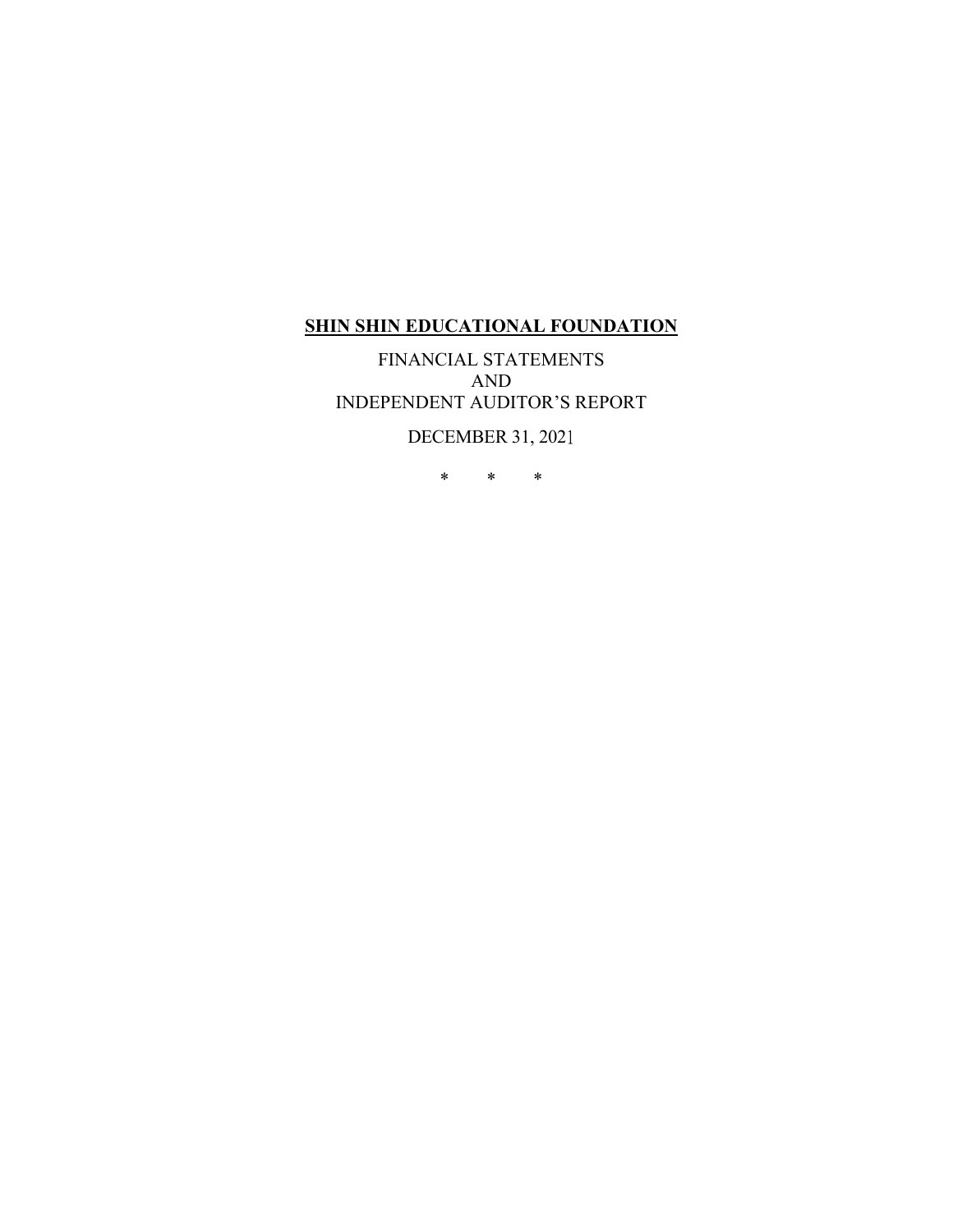## TABLE OF CONTENTS DECEMBER 31, 2021

# Page No.

| $\Pi$ . | <b>FINANCIAL STATEMENTS:</b> |  |
|---------|------------------------------|--|
|         |                              |  |
|         |                              |  |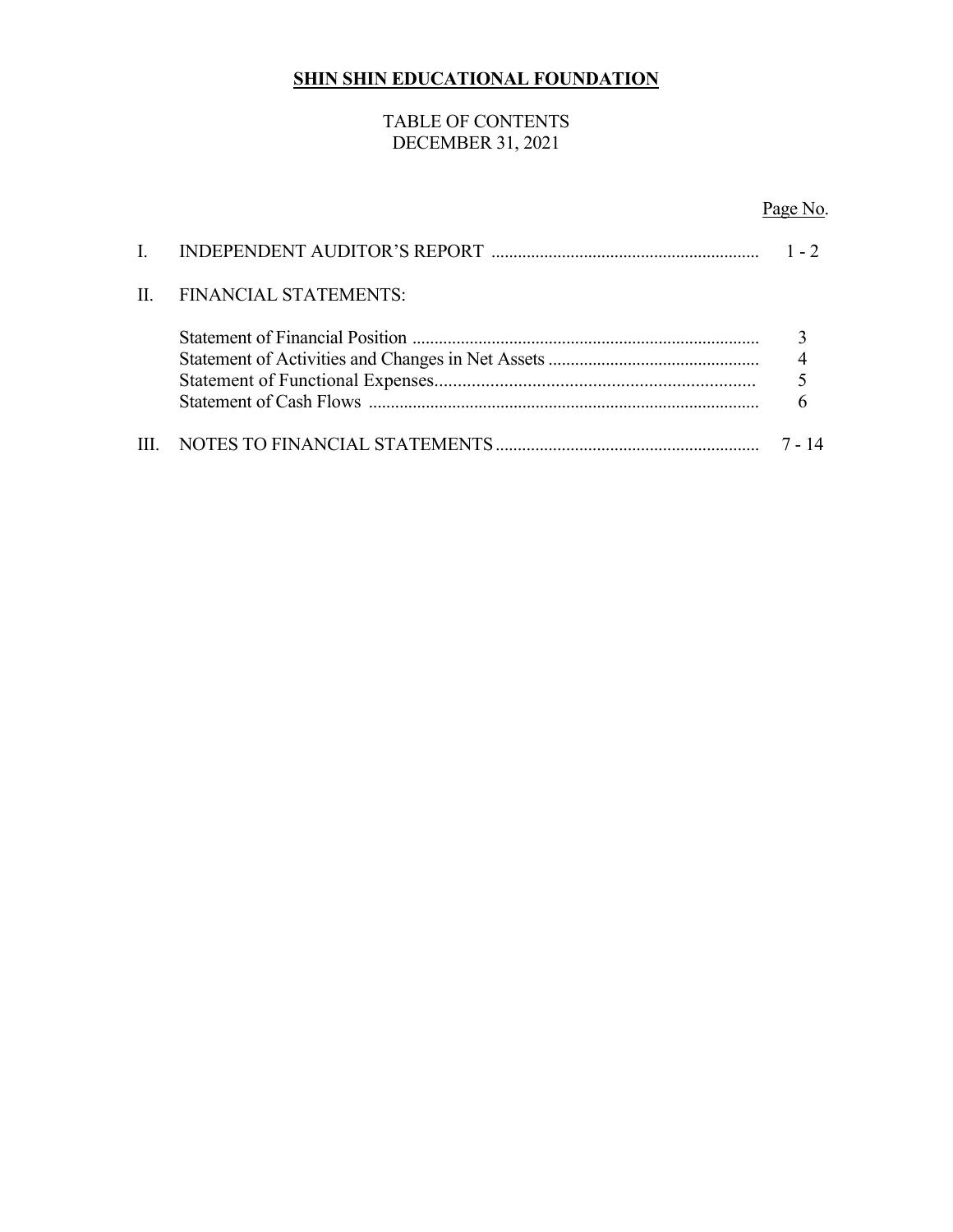### **INDEPENDENT AUDITOR'S REPORT**

To the Board of Directors of Shin Shin Educational Foundation

#### **Report on the Financial Statements**

We have audited the accompanying financial statements of Shin Shin Educational Foundation (the "Foundation"), which comprise the statement of financial position as of December 31, 2021, and the related statements of activities and changes in net assets, functional expenses, and cash flows for the year then ended, and the related notes to the financial statements.

#### **Management's Responsibility for the Financial Statements**

Management is responsible for the preparation and fair presentation of these financial statements in accordance with accounting principles generally accepted in the United States of America; this includes the design, implementation, and maintenance of internal control relevant to the preparation and fair presentation of financial statements that are free from material misstatement, whether due to fraud or error.

#### **Auditor's Responsibility**

Our responsibility is to express an opinion on these financial statements based on our audit. We conducted our audit in accordance with auditing standards generally accepted in the United States of America. Those standards require that we plan and perform the audit to obtain reasonable assurance about whether the financial statements are free from material misstatement.

An audit involves performing procedures to obtain audit evidence about the amounts and disclosures in the financial statements. The procedures selected depend on the auditor's judgment, including the assessment of the risks of material misstatement of the financial statements, whether due to fraud or error. In making those risk assessments, the auditor considers internal control relevant to the entity's preparation and fair representation of the financial statements in order to design audit procedures that are appropriate in the circumstances, but not for the purpose of expressing an opinion on the effectiveness of the entity's internal control. Accordingly, we express no such opinion. An audit also includes evaluating the appropriateness of accounting policies used and the reasonableness of significant accounting estimates made by management, as well as evaluating the overall presentation of the financial statements

We believe that the audit evidence we have obtained is sufficient and appropriate to provide a basis for our audit opinion.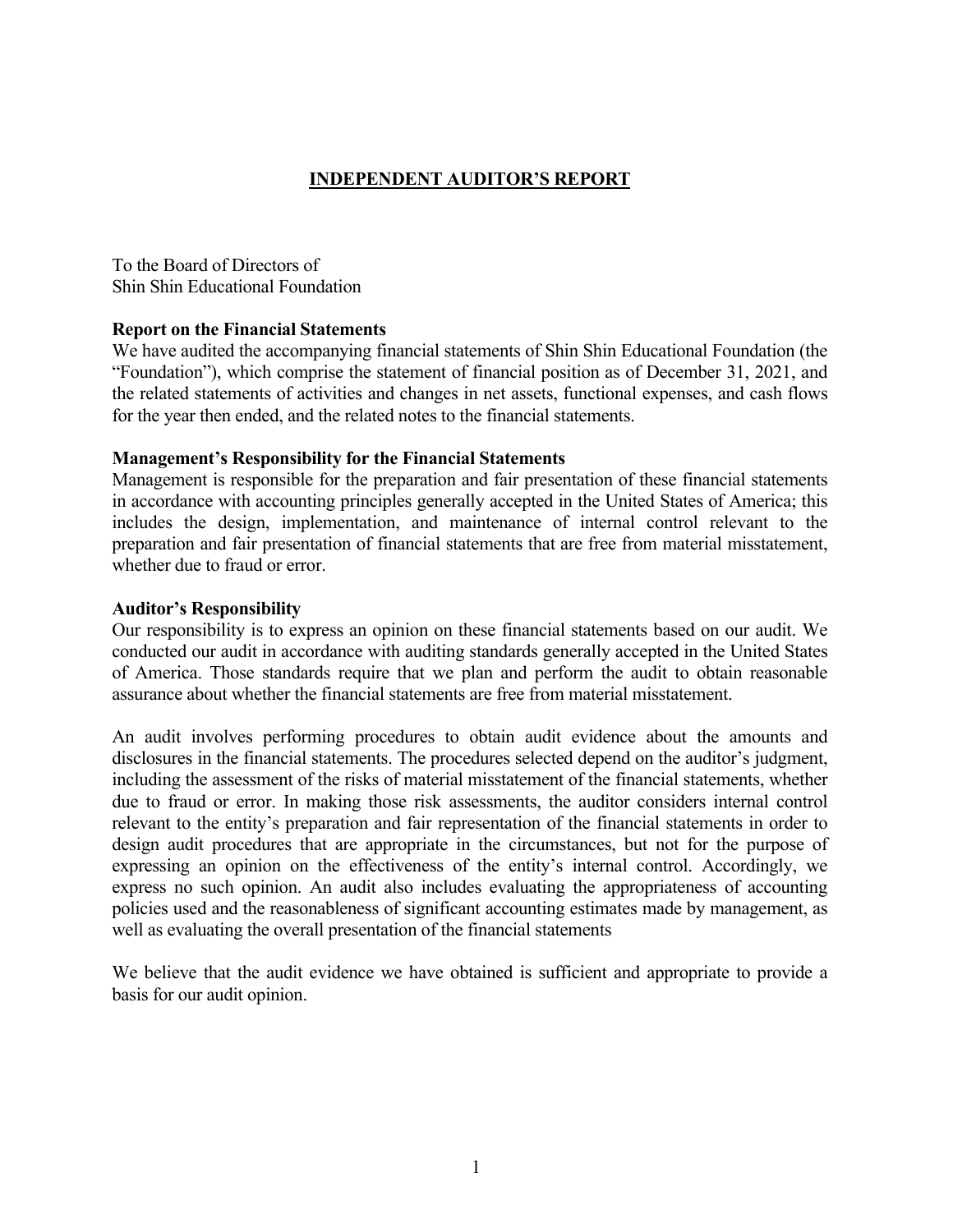## **Opinion**

In our opinion, the financial statements referred to above present fairly, in all material respects, the financial position of Shin Shin Educational Foundation as of December 31, 2021, and the statements of activities and changes in net assets and its cash flows for the year then ended in accordance with accounting principles generally accepted in the United States of America.

May 12, 2022 Fremont, California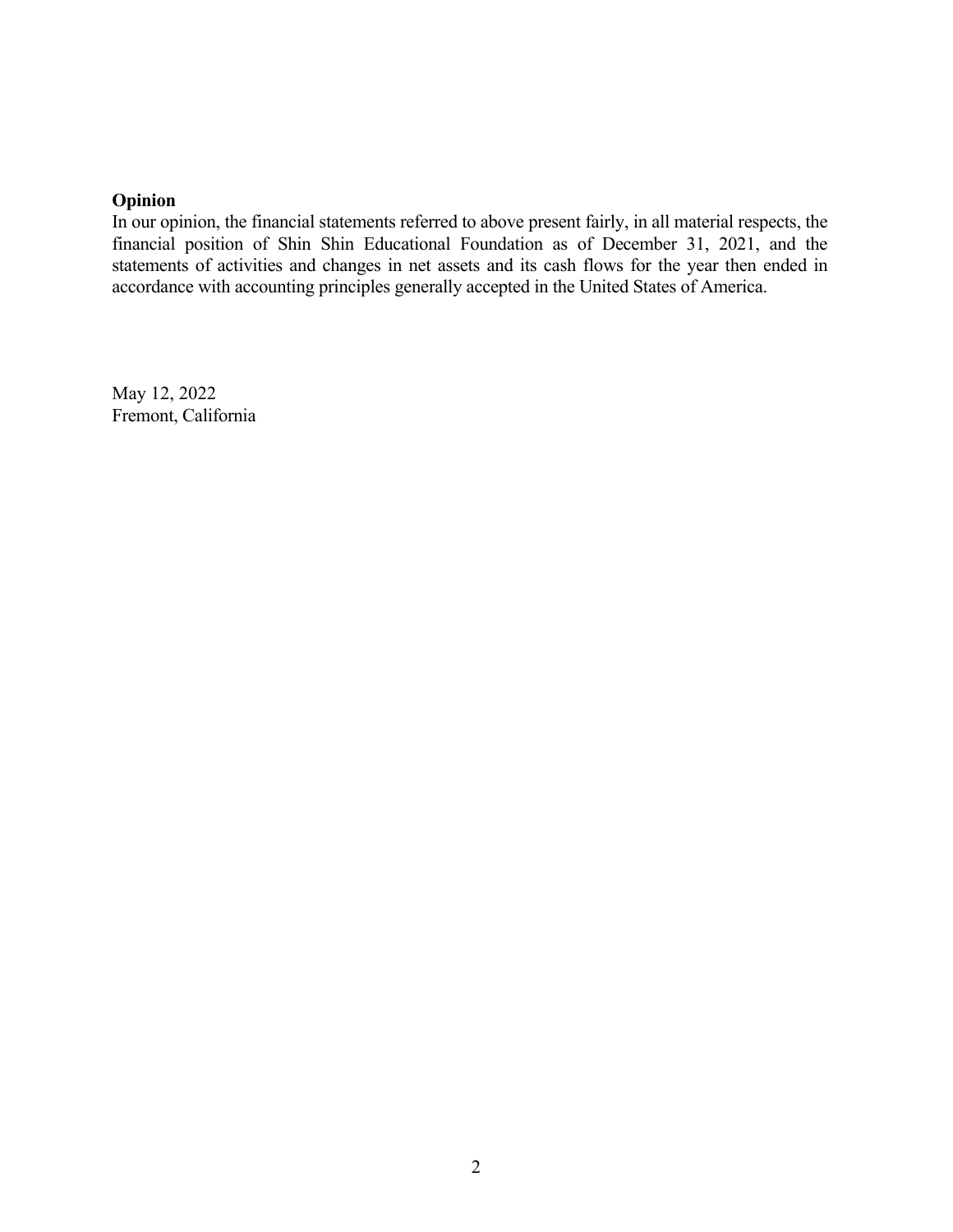#### STATEMENT OF FINANCIAL POSITION DECEMBER 31, 2021

#### **ASSETS**

|                                     | <b>Without Donor</b><br>Restrictions | With Donor<br>Restrictions | Total           |
|-------------------------------------|--------------------------------------|----------------------------|-----------------|
| <b>Current Assets:</b>              |                                      |                            |                 |
| Cash and cash equivalents           | \$<br>170.991                        | 2.893.924                  | \$<br>3,064,915 |
| Investment in mutual funds          | 2,329,742                            |                            | 2,329,742       |
| Cash value of life insurance policy |                                      | 51,772                     | 51,772          |
| <b>TOTAL ASSETS</b>                 | \$<br>2,500,733                      | 2.945.696                  | 5,446,429       |

#### **LIABILITIES AND NET ASSETS**

| <b>Current Liabilities</b>              |                 |                                |                 |
|-----------------------------------------|-----------------|--------------------------------|-----------------|
| Accrued expenses                        | \$<br>14,730    | \$<br>$\overline{\phantom{a}}$ | \$<br>14,730    |
| <b>Total Current Liabilities</b>        | 14,730          |                                | 14,730          |
| <b>TOTAL LIABILITIES</b>                | 14,730          |                                | 14,730          |
| <b>Net Assets</b>                       | 2,486,003       | 2,945,696                      | 5,431,699       |
| <b>TOTAL LIABILITIES AND NET ASSETS</b> | \$<br>2,500,733 | \$<br>2,945,696                | \$<br>5,446,429 |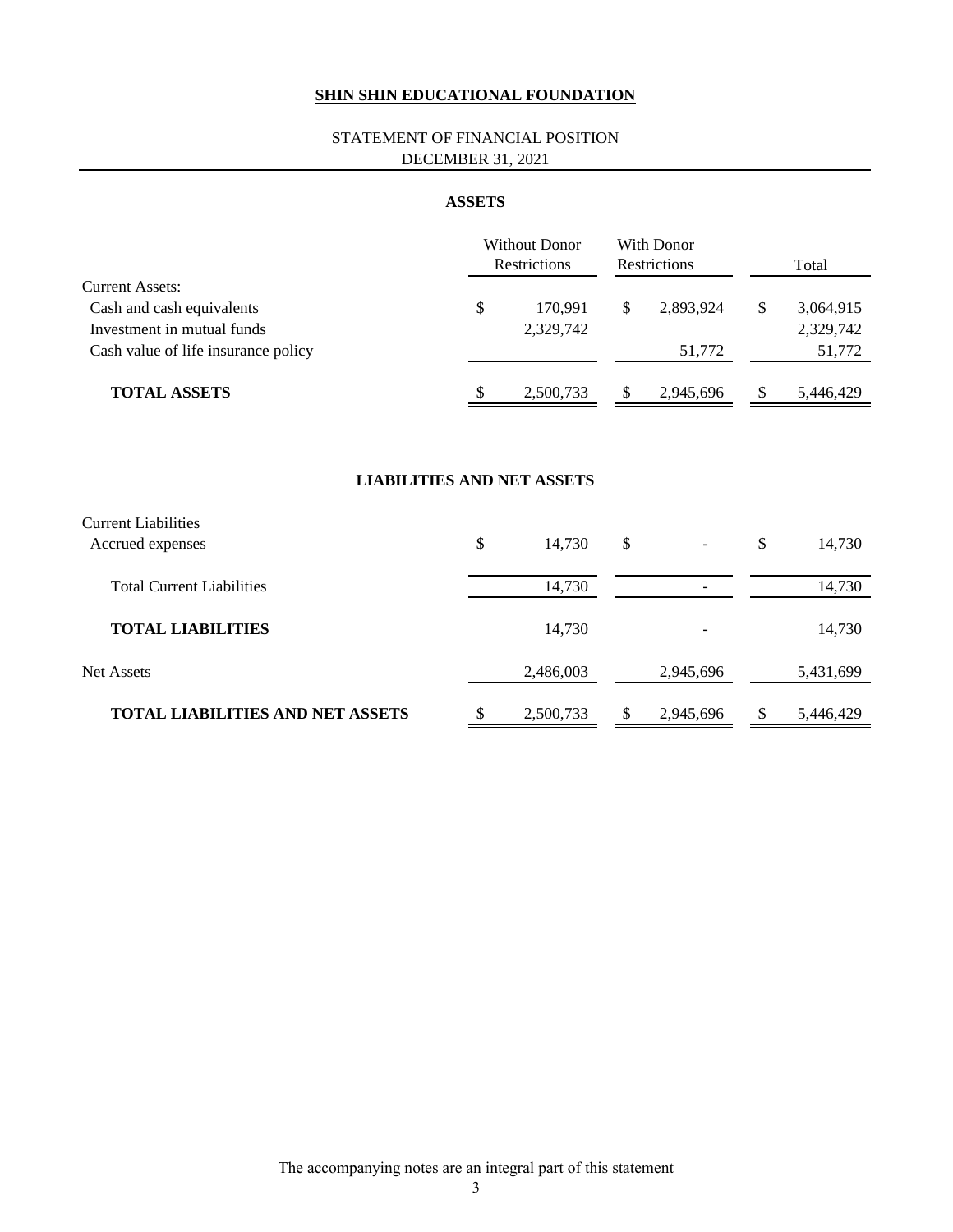## STATEMENT OF ACTIVITIES FOR THE YEAR ENDED DECEMBER 31, 2021

|                                              | <b>Without Donor</b><br>Restrictions | With Donor<br>Restrictions | Total           |
|----------------------------------------------|--------------------------------------|----------------------------|-----------------|
| <b>SUPPORTS AND REVENUES</b>                 |                                      |                            |                 |
| Supports:                                    |                                      |                            |                 |
| Individuals and private foundations          | $\mathcal{L}$<br>75,820              | 1,273,281<br>$\frac{1}{2}$ | 1,349,101<br>\$ |
| <b>Total Supports</b>                        | 75,820                               | 1,273,281                  | 1,349,101       |
| Revenues:                                    |                                      |                            |                 |
| Investment income net of investment expenses |                                      |                            |                 |
| Realized gain on investments, net            | 140,413                              |                            | 140,413         |
| Unrealized loss on investments, net          | (44, 899)                            |                            | (44, 899)       |
| Interest and dividends, net                  | 42,206                               |                            | 42,206          |
| <b>Total Revenues</b>                        | 137,720                              |                            | 137,720         |
| NET ASSETS RELEASED FROM                     |                                      |                            |                 |
| <b>RESTRICTIONS</b>                          |                                      |                            |                 |
| Satisfaction of program restrictions         |                                      |                            |                 |
| <b>Total Supports and Revenues</b>           | 213,540                              | 1,273,281                  | 1,486,821       |
| <b>EXPENSES</b>                              |                                      |                            |                 |
| Program services                             |                                      | 747,378                    | 747,378         |
| Management and general                       | 23,667                               |                            | 23,667          |
| Fundraising                                  | 400                                  |                            | 400             |
| <b>Total Expenses</b>                        | 24,067                               | 747,378                    | 771,445         |
| <b>CHANGE IN NET ASSETS</b>                  | 189,473                              | 525,903                    | 715,376         |
| NET ASSETS - BEGINNING OF THE YEAR           | 2,296,530                            | 2,419,793                  | 4,716,323       |
| NET ASSETS - END OF THE YEAR                 | \$<br>2,486,003                      | \$<br>2,945,696            | 5,431,699<br>\$ |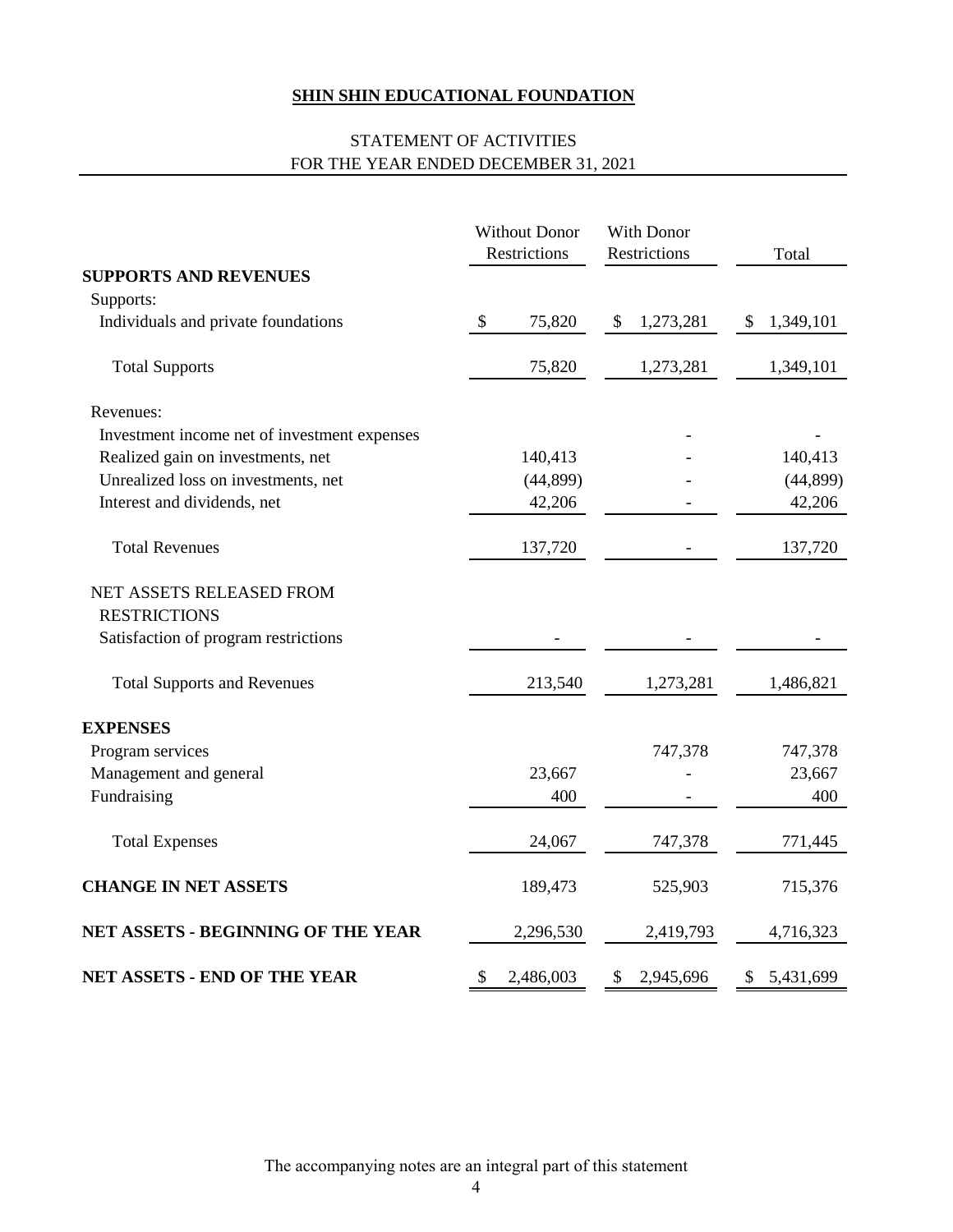### STATEMENT OF FUNCTIONAL EXPENSES FOR THE YEAR ENDED DECEMBER 31, 2021

|                                 | <b>Program Services</b> |                                             | <b>Supporting Activities</b> |    |                           | <b>Totals</b> |             |    |          |
|---------------------------------|-------------------------|---------------------------------------------|------------------------------|----|---------------------------|---------------|-------------|----|----------|
|                                 |                         | School related<br>excluding<br>construction | School<br>Construction       |    | Management<br>and General |               | Fundraising |    |          |
| Educational programs in schools | \$                      | 406,516                                     | \$                           | \$ |                           | \$            |             | \$ | 406,516  |
| School construction projects    |                         |                                             | 340,862                      |    |                           |               |             |    | 340,862  |
| Salaries and wages              |                         |                                             |                              |    | 34,437                    |               |             |    | 34,437   |
| Promotion                       |                         |                                             |                              |    | 782                       |               |             |    | 782      |
| Professional services           |                         |                                             |                              |    | 12,724                    |               |             |    | 12,724   |
| Insurance                       |                         |                                             |                              |    | 2,752                     |               |             |    | 2,752    |
| Volunteer costs                 |                         |                                             |                              |    | 298                       |               |             |    | 298      |
| <b>Annual Event Expense</b>     |                         |                                             |                              |    |                           |               | 400         |    | 400      |
| Bank service charges            |                         |                                             |                              |    | 1,751                     |               |             |    | 1,751    |
| <b>Office Expenses</b>          |                         |                                             |                              |    | 5,546                     |               |             |    | 5,546    |
| Postage and delivery            |                         |                                             |                              |    | 1,116                     |               |             |    | 1,116    |
| Foreign exchange loss           |                         |                                             |                              |    | (35,739)                  |               |             |    | (35,739) |
|                                 |                         | 406,516                                     | 340,862                      |    | 23,667                    |               | 400         |    | 771,445  |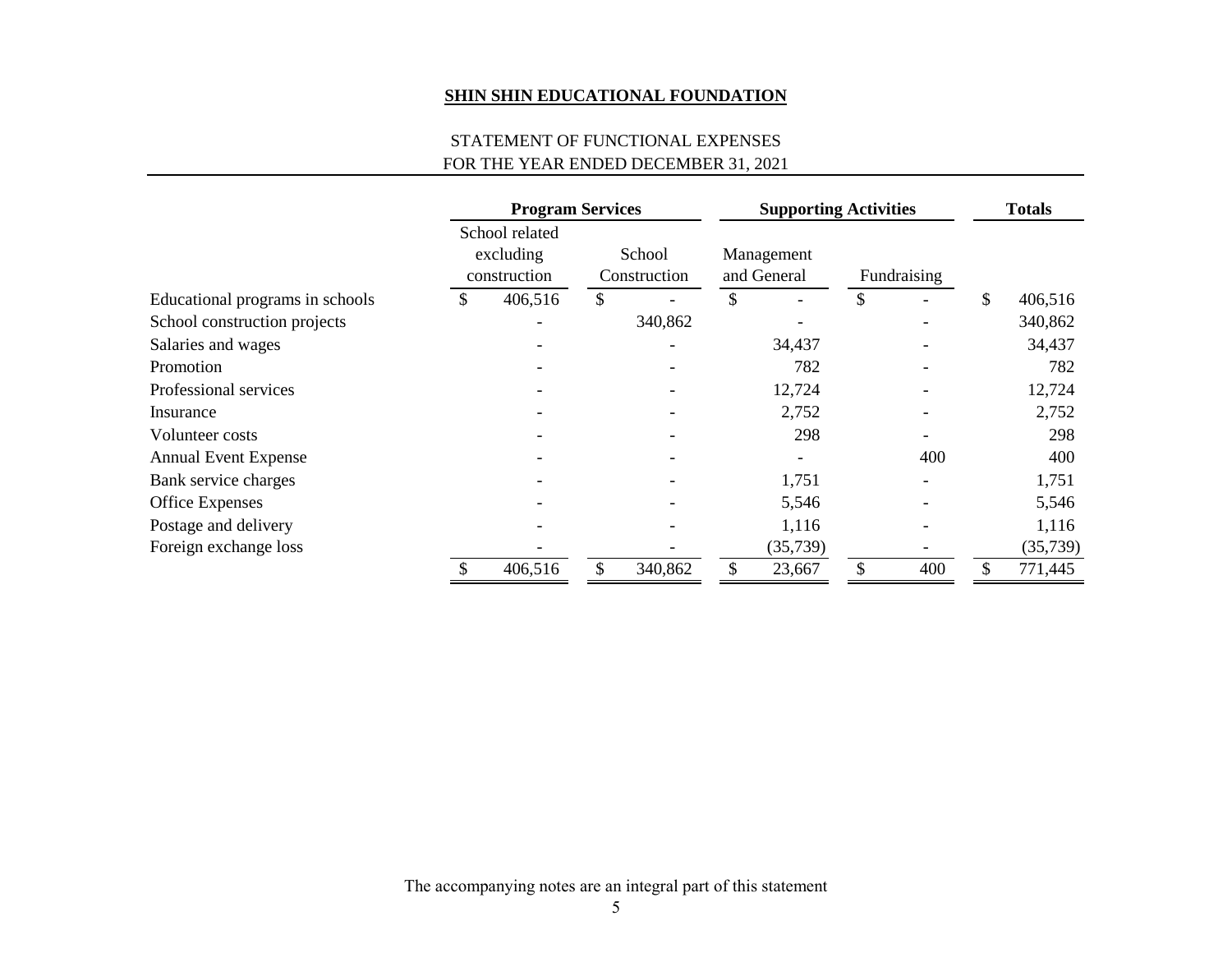### STATEMENT OF CASH FLOWS FOR THE YEAR ENDED DECEMBER 31, 2021

### **CASH FLOWS FROM OPERATING ACTIVITIES**

| Change in net assets                                 | \$<br>715,376   |
|------------------------------------------------------|-----------------|
| Unrealized loss on investments                       | 44,899          |
| Gain on sale of investments                          | (140, 413)      |
| Adjustments to reconcile net asset to net cash       |                 |
| provided by operating activities:                    |                 |
| Changes in assets and liabilities:                   |                 |
| Increase in other asset                              | (8,996)         |
| Increase in accrued expenses                         | 4,580           |
| Net cash provided by operating activities            | 615,446         |
| <b>CASH FLOWS FROM INVESTING ACTIVITIES</b>          |                 |
| Purchase of mutual funds                             | (1,129,203)     |
| Proceeds from sale of mutual funds                   | 784,157         |
| Net cash used for investing activities               | (345,046)       |
| <b>Net Increase in Cash and Cash Equivalents</b>     | 270,400         |
| <b>Cash and Cash Equivalents - Beginning of Year</b> | 2,794,515       |
| <b>Cash and Cash Equivalents - End of Year</b>       | \$<br>3,064,915 |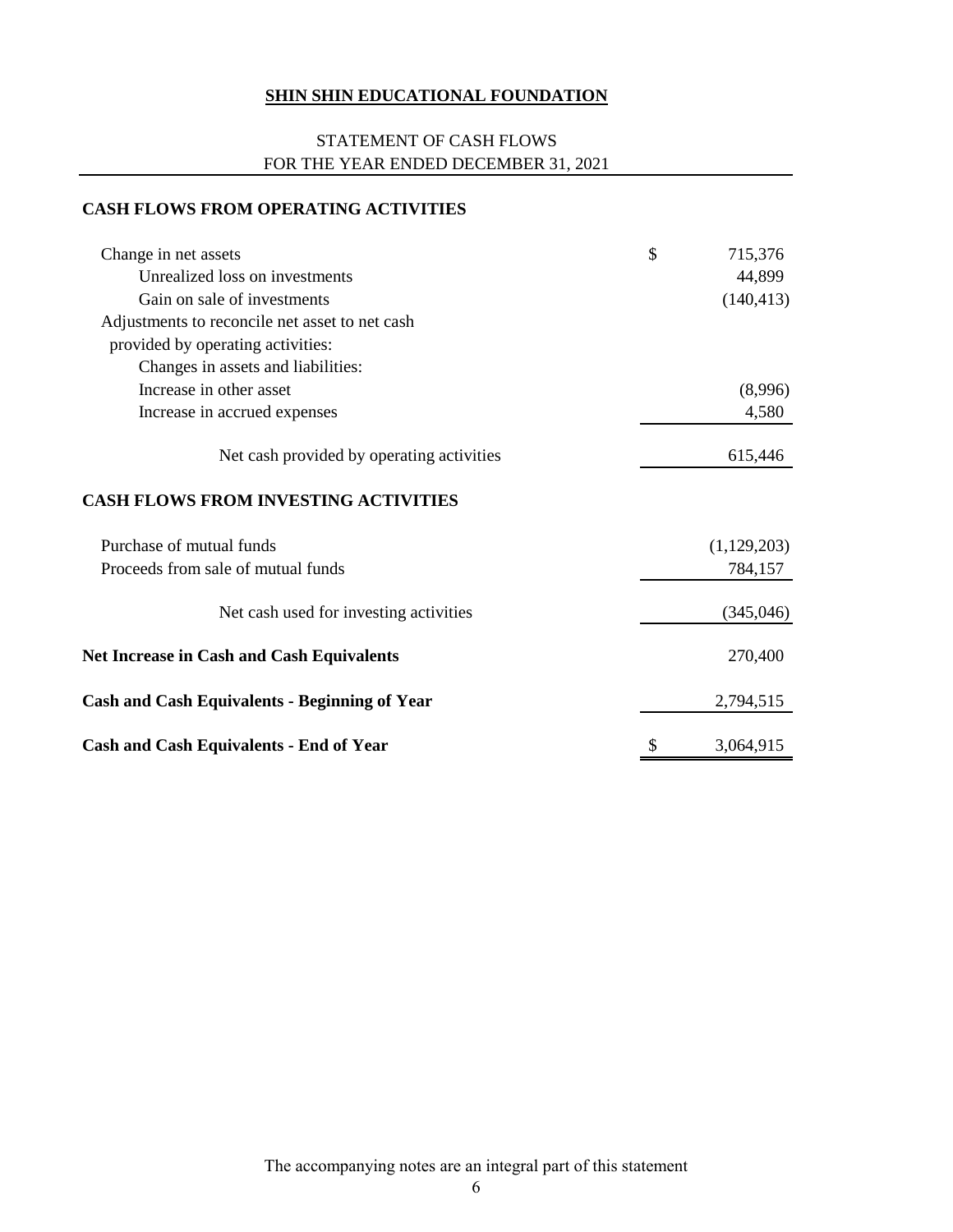### NOTES TO FINANCIAL STATEMENTS FOR THE YEAR ENDED DECEMBER 31, 2021

# **NOTE 1 - ORGANIZATION AND NATURE OF ACTIVITIES**

Shin Shin Educational Foundation (the Foundation) is a not-for-profit organization, established on October 1, 1999 in California, for the purpose of promoting education and improving learning environment for under privileged areas in the People's Republic of China. The Foundation is approved as a tax-exempt public charity under U.S. federal IRC Section 501(c)(3) and California R&TC Section 23701(d).

On January 29, 2013, the Chinese government approved the Shin Shin China Representative Office to operate as a not-for-profit organization in the People's Republic of China. The Representative Office manages the financial flow of funds, foreign exchange currency translation of wired funds from the United States of America and disbursement of funds to the various school programs in China in promoting the Foundation's purpose and mission.

The foundation has two major types of programs described below:

- School Construction The Foundation aims to provide funds to rebuild, refurbish or construct new primary schools in under privileged area in China. Since the establishment of the Foundation in 1999, 350 Shin Shin schools and reading rooms in 25 provinces and autonomous regions have been completed and constructed in China.
- Educational Programs The Foundation strives to avail all children to quality education and healthy learning environment. The Foundation provides resources to schools in China to expand and enhance teacher training, libraries contents and capacity, e-learning and other education programs, allowing children access to a wide range of books, use of computers and the internet and teachers receiving professional training to improve quality of education.

# **NOTE 2 - SUMMARY OF SIGNIFICANT ACCOUNTING POLICIES**

### Basis of Accounting

The financial statements, presented on the accrual basis of accounting, have been prepared to focus on the Foundation as a whole and to present net assets, revenues, and expenses based on the existence or absence of donor-impaired restrictions. This has been accomplished by the classification of assets, liabilities, and net assets into two groups – with donor restrictions and without donor restrictions.

These two groups are defined as follows:

• Net assets without donor restrictions – the portion of the Foundation's net assets that is not subject to donor-imposed restrictions.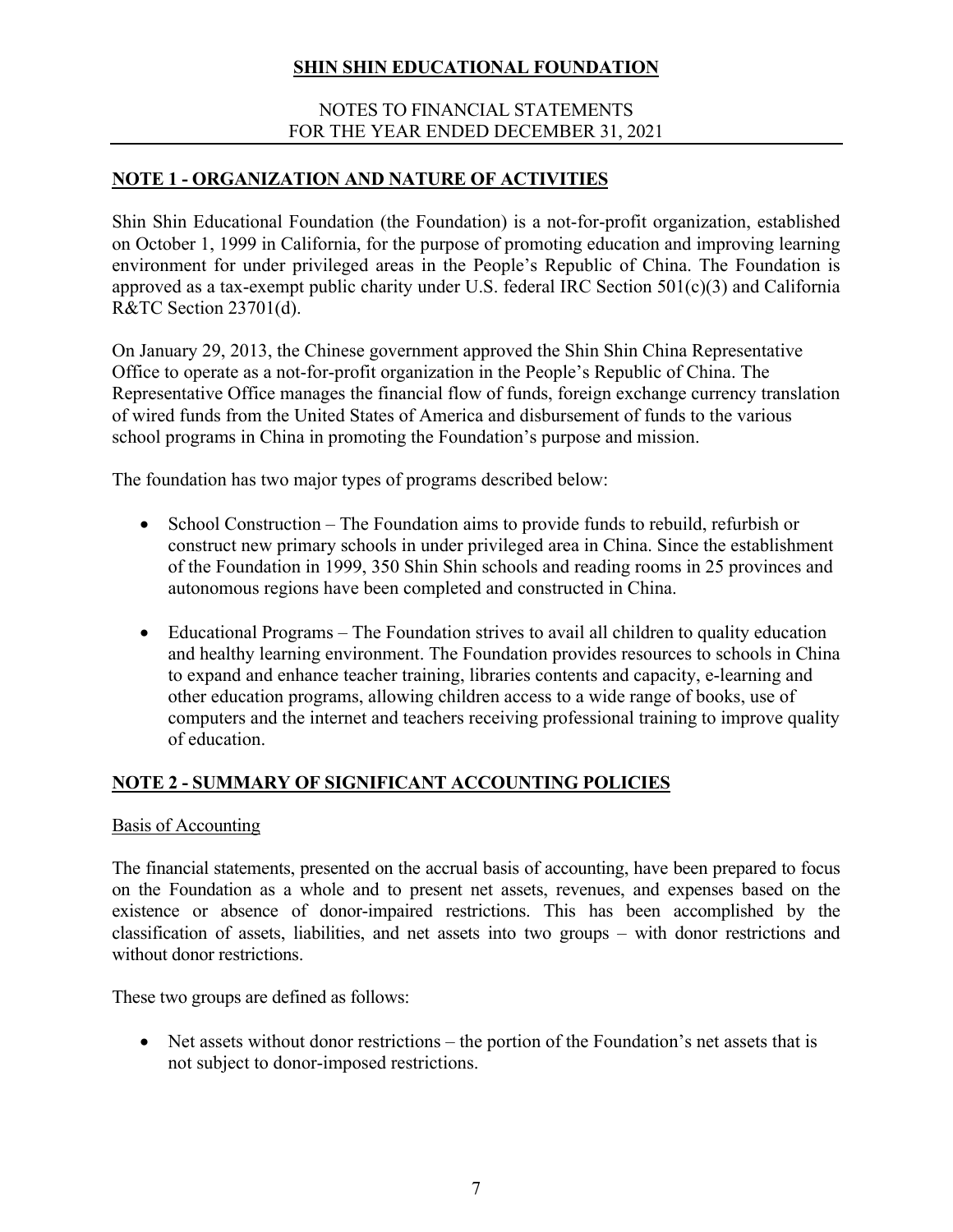### NOTES TO FINANCIAL STATEMENTS FOR THE YEAR ENDED DECEMBER 31, 2021

• Net assets with donor restrictions – the portion of the Foundation's net assets that is subject to donor-imposed restrictions on the usage of the funds.

A donor-imposed restriction is a stipulation that specifies a use for a contributed asset that is more specific than broad limits resulting from the nature of the organization, the environment in which it operates, or its mission. A donor-imposed restriction may be temporary or permanent. Temporary restrictions may be fulfilled by actions of the organization to meet the stipulations or be fulfilled by the passage of time. Permanent restrictions stipulate that the resources must be maintained in perpetuity. The Foundation had no permanently restricted net assets as of December 31, 2021.

The Foundation follows the provisions of the Financial Accounting Standard Board Accounting Standards Codification ("FASB ASC")

FASB ASC 958-205 establishes standards for general purpose external financial statements of not-for-profit organization that require a statement of financial position, a statement of activities and changes in net assets, and a statement of cash flows.

### Change in Accounting Policies

In the beginning of 2019, the Foundation adopted ASU 2016-14, *Presentation of Financial Statements for Not-for-Profit Entities.* The ASU amends the current reporting model for nonprofit organizations and enhances their required disclosures. The major changes in ASU 2016-14 include:

- Requiring the presentation of only two classes of net assets now titled "net assets without donor restrictions" and "net assets with donor restrictions".
- Modifying the presentation of underwater endowment funds and related disclosures.
- Requiring the use of the placed in-service approach to recognize the expirations of restrictions on gifts used to acquire or construct long-lived assets absent explicit donor stipulations otherwise.
- Requiring that all nonprofits present an analysis of expenses by function and nature in either the statement of activities, a separate functional expense statement, or in the notes and disclose a summary of the allocation methods used to allocate costs.
- Requiring the disclosure of quantitative and qualitative information regarding liquidity and availability of resources.
- Presenting investment return net of external and direct internal investment expenses, and
- Modifying other financial statement reporting requirements and disclosures intended to increase the usefulness of nonprofit financial statements.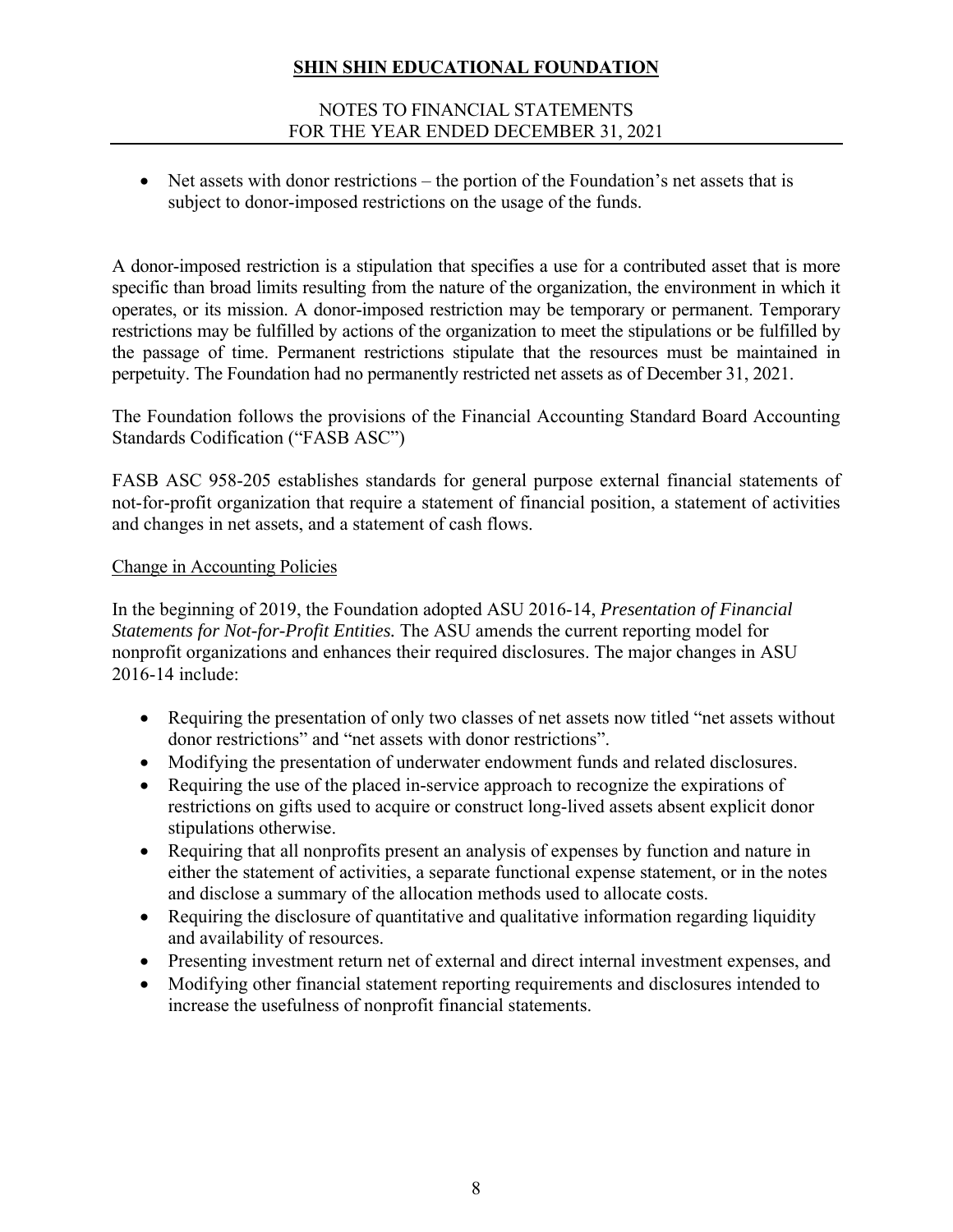#### NOTES TO FINANCIAL STATEMENTS FOR THE YEAR ENDED DECEMBER 31, 2021

### Cash and Cash Equivalents

Cash and cash equivalents consist of cash in bank accounts, undeposited checks, money market accounts held by brokerage firm, and cash in PayPal accounts. The Foundation considers all short-term and highly liquid investments with original maturities of three months or less from the date of acquisition as cash equivalents unless the investments are held for meeting restrictions of a capital or endowment nature.

#### Investments

Investments held by the Foundation include mutual funds. Investments in mutual funds are stated at fair values, determined based on quoted market prices as of balance sheet date. Unrealized gains and losses resulting from market fluctuations are recognized in the period such fluctuations occur. For purpose of determining realized gains or losses, the cost of securities sold was computed based on the weighted average method.

The Foundation invests in high quality mutual funds in order to achieve the maximum yield consistent with safety of principal and maintenance of liquidity. The primary objective is the preservation of capital and assurance of appropriate liquidity, by limiting default risk and market risk, to meet the needs of the Foundation. The secondary objective is to maximize the current and expected yield on the fund assets, so as to provide additional income for operating purposes. The investment policy also requires management to maintain a reasonable relationship between shortterm and long-term investment.

Endowment investments consist of investments purchased with the resources from Boarddesignated endowments, which are resources set aside by the Board of Directors for an indeterminate period to operate in manner similar to a donor-restricted permanent endowment. Because a board-designated endowment results from an internal designation, it can be spent upon action of the Board of Directors. Endowment investments also include investments purchased with unspent investment income and net gains on these resources. Endowment investments are reported at fair values.

#### Contribution Receivable

Contribution receivables are recognized when an unconditional promise to give is made by the donor. Accordingly, an unconditional promise to give that extends beyond one year should be discounted to reflect its net present value using risk-free interest rates applicable to the years in which the premises are received.

#### Support and Revenue

Contributions, including unconditional promises to give, are recognized when received. All contributions are reported as increases in unrestricted net assets unless use of the contributed assets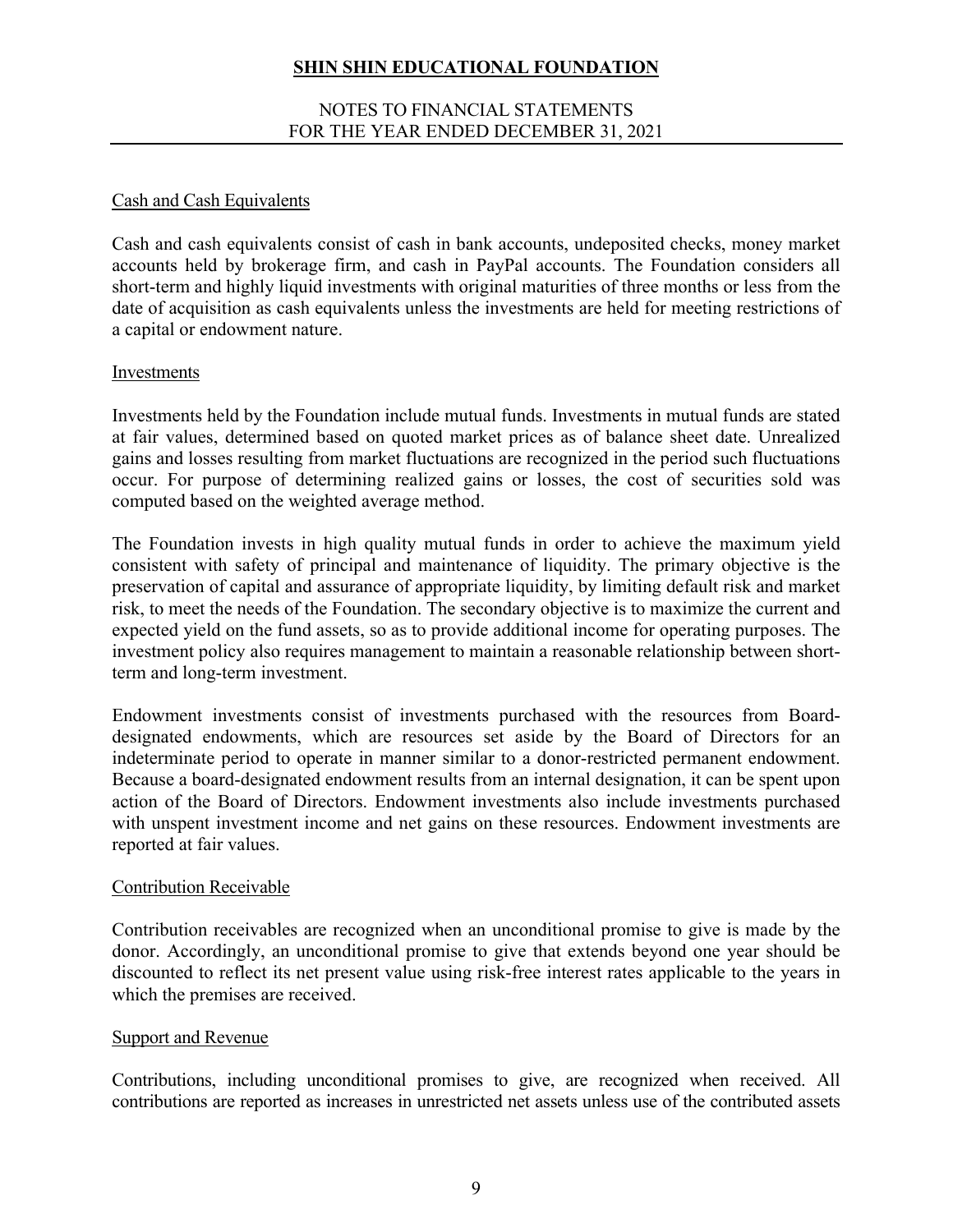#### NOTES TO FINANCIAL STATEMENTS FOR THE YEAR ENDED DECEMBER 31, 2021

is specifically restricted by the donor. Amounts received that are restricted by the donor to use in future periods or for specific purposes are reported as increases in either temporarily restricted or permanently restricted net assets, consistent with the nature of the restriction. Unconditional promises with payments due in future years have an implied restriction to be used in the year the payment is due, and therefore are reported as temporarily restricted until the payment is due unless the contribution is clearly intended to support activities of the current fiscal year or is received with permanent restrictions. Conditional promises, such as matching grants, are not recognized until they become unconditional, that is, until all conditions on which they depend are substantially met.

Interest and dividends are recognized when earned.

#### Contributed Services

Contributed services are recognized if the services received create or enhance non-financial assets or require specialized skills that are provided by individuals possessing those skills and would typically need to be purchased if not provided by donation.

The volunteer service hours provided during the year ended December 31, 2021, totaled approximately 18,436 hours, which was valued at the California minimum wage rate, at approximately \$258,104. However, since these services do not require specialized skills and did not meet the recognition criteria set forth under the guidance on not-for-profit entities; these were not recorded as support and expenses.

#### Functional Expenses

The expenses of providing the various programs and other activities have been summarized on a functional basis in the statement of activities and statement of functional expenses. Expenses that can be identified with a specific program or support service are charged directly to that program or support service. Costs common to multiple functions have been allocated among the various functions benefited.

#### Use of Estimates

The preparation of financial statements in conformity with accounting principles generally accepted in the United States of America requires management to make estimates and assumptions that affect the reported amounts of assets and liabilities and disclosure of contingent assets and liabilities at the date of the financial statements, and the reported amount of revenues and expenses during the reporting period. Actual results could differ from these estimates.

#### Concentration of Credit Risk

Financial instruments that potentially subject the Foundation to concentrations of credit risk consist of cash and cash equivalents. The Foundation manages this risk through the use of high credit worthy financial institutions. Interest-bearing accounts and noninterest-bearing accounts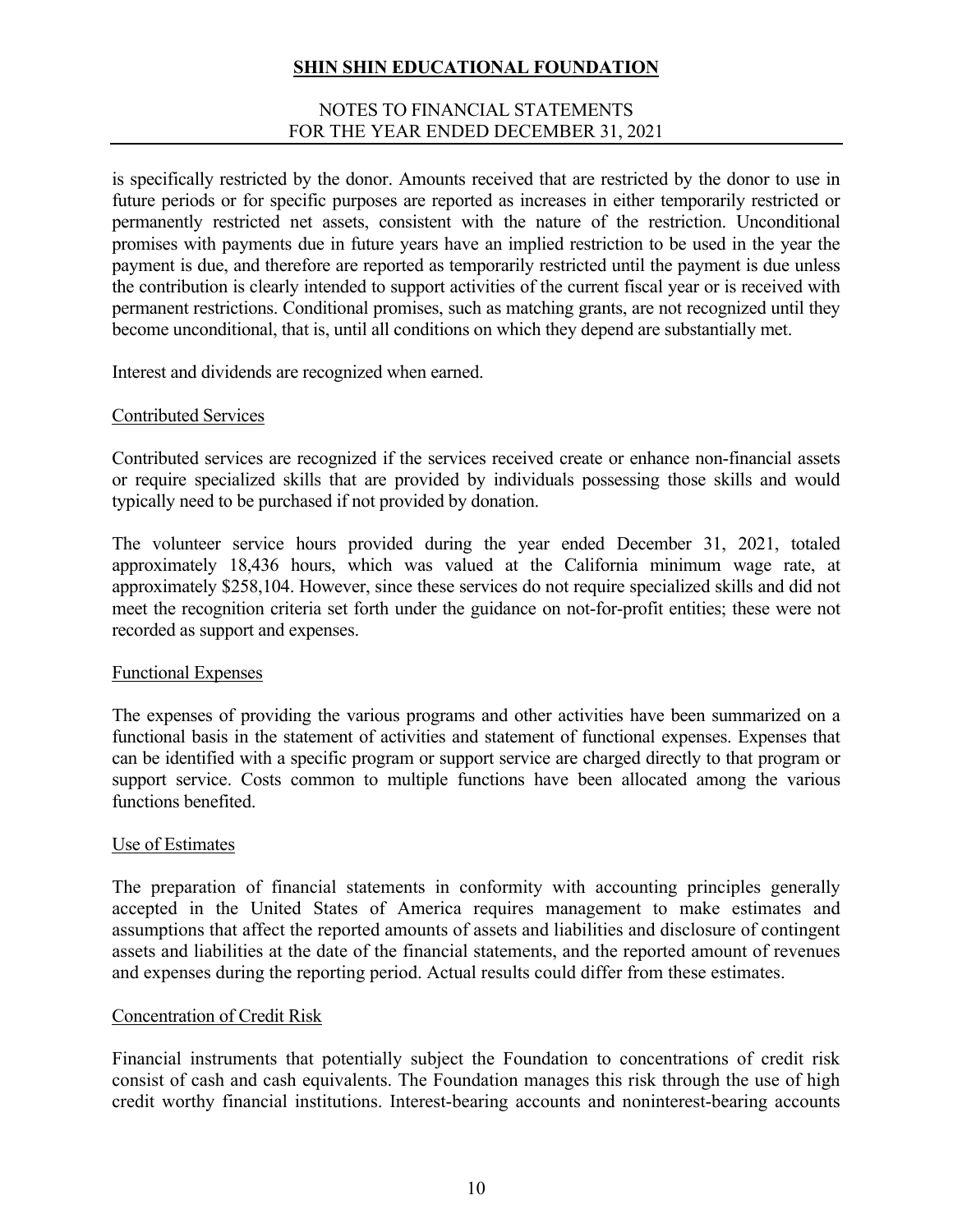#### NOTES TO FINANCIAL STATEMENTS FOR THE YEAR ENDED DECEMBER 31, 2021

are insured by the Federal Deposit Insurance Corporation (FDIC) up to \$250,000 with each financial institution. As of December 31, 2021, approximately \$2,800,000 of cash and cash equivalents are not insured. The Foundation has not experienced any losses from its deposits.

#### Income taxes

The Foundation has received a determination of tax-exempt status from the Internal Revenue Service under Section 501(c)(3) of the Internal Revenue Code and from California Franchise Tax Board under R&T Code 23701(d), as a public charity. Accordingly, no provision for income taxes is reflected in the accompanying financial statements.

Management is not aware of any activities or tax positions taken that would jeopardize the Foundation's tax-exempt status. The tax returns of the Foundation are subject to examination by federal and state taxing authorities, generally for three to four years, respectively, after they are filed.

## **NOTE 3 – CASH AND CASH EQUIVALENTS**

The cash balances as of December 31, 2021, consisted of the following:

| Wells Fargo - Checking                 | 2,046,777 |
|----------------------------------------|-----------|
| Wells Fargo - Saving                   | 715,506   |
| Beijing Bank Account                   | 187,508   |
| <b>Undeposited Funds</b>               | 14,500    |
| <b>Money Market Accounts</b>           | 100,624   |
| <b>Total Cash and Cash Equivalents</b> | 3,064.915 |

### **NOTE 4 – INVESTMENTS**

Investments are carried at fair value as follows on December 31, 2021:

| Mutual Funds             | 2,329,742 |
|--------------------------|-----------|
| <b>Total Investments</b> | 2.329.742 |

### **NOTE 5 – CASH VALUE OF LIFE INSURANCE POLICY**

The Foundation received a donation from one of its board members for a life insurance policy with the Foundation being the owner and beneficiary of the policy and the donor being the insured. The face value of the policy is \$240,615 with a cash value of \$51,772 as of December 31, 2021.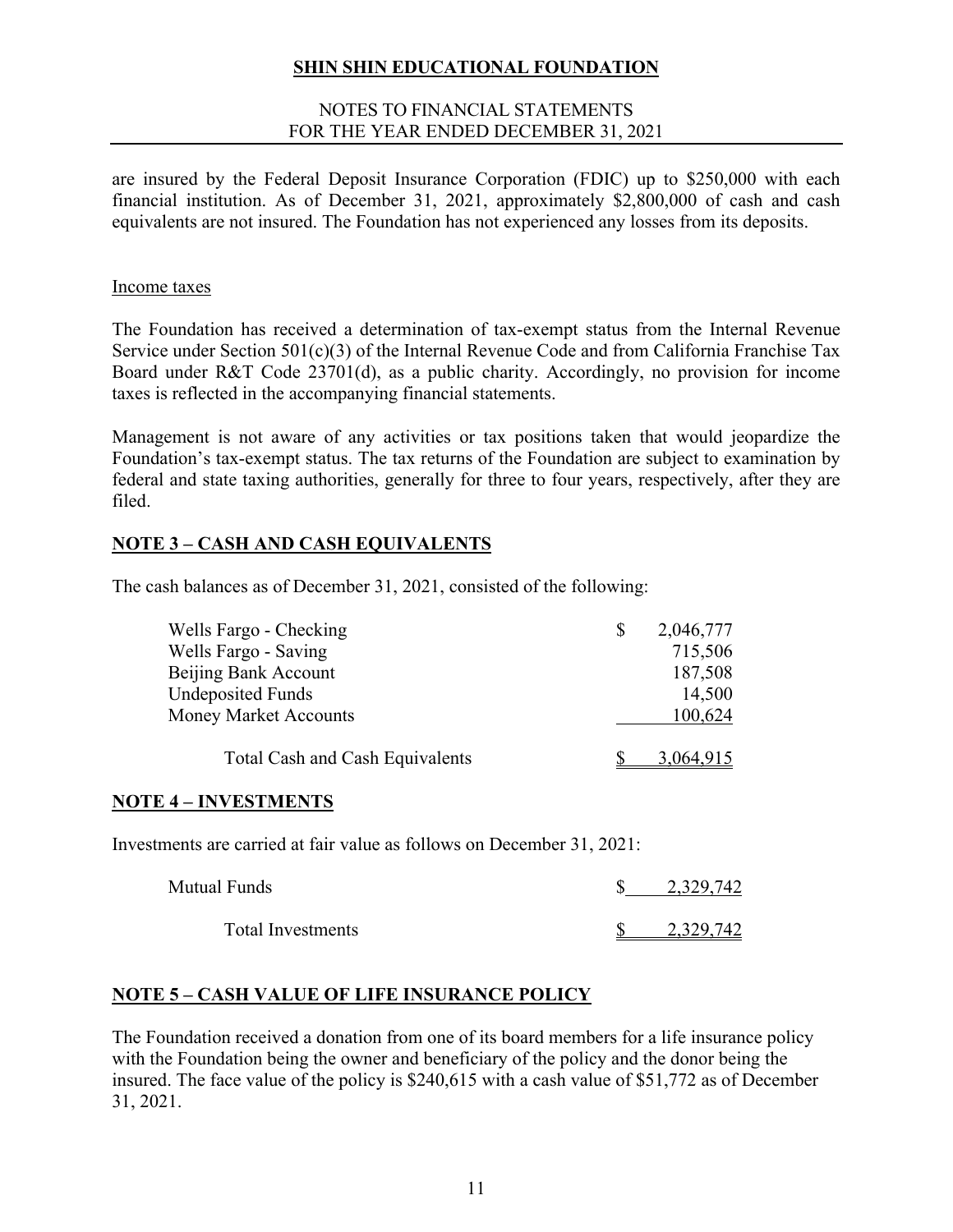#### NOTES TO FINANCIAL STATEMENTS FOR THE YEAR ENDED DECEMBER 31, 2021

### **NOTE 6 – FAIR VALUE MEASUREMENTS**

The fair value of investments is measured according to the Fair Value Measurements and Disclosures (Topic 820) of the FASB Accounting Standards Codification. There are three levels within the fair value hierarchy of fair value measurement:

Level 1 - Quoted price in active markets for identical assets or liabilities.

- Level 2 Significant observable inputs other than quoted price for the assets or liabilities, including quoted price in active markets for similar assets or liabilities; or quoted price of identical assets or liabilities in less-active markets.
- Level 3 Significant unobservable inputs.

The following is a description of the valuation methodology used for assets measured at fair value.

**Mutual Funds –** These investments are valued at the daily closing price as reported by the fund. Mutual funds held by the Foundation are registered with the Securities and Exchange Commission. These funds are required to publish their daily net asset value and transaction prices. The mutual funds held by the Foundation are deemed to be actively traded and are classified within Level 1 of the valuation hierarchy.

### **NOTE 7 - ACCRUED EXPENSES**

Accrued expenses consisted of the following as of December 31, 2021:

| Auditing fees                    | 11,000 |
|----------------------------------|--------|
| School General Follow-Up Expense |        |
|                                  |        |
| <b>Total Accrued Expenses</b>    |        |

#### **NOTE 8 – NET ASSETS WITH DONOR RESTRICTION**

Net assets with donor restriction contain donor-imposed restrictions that expire upon the passage of time or once specific actions are undertaken by the Foundation. The net assets are then released and reclassified to net assets without donor restrictions when these restrictions are satisfied.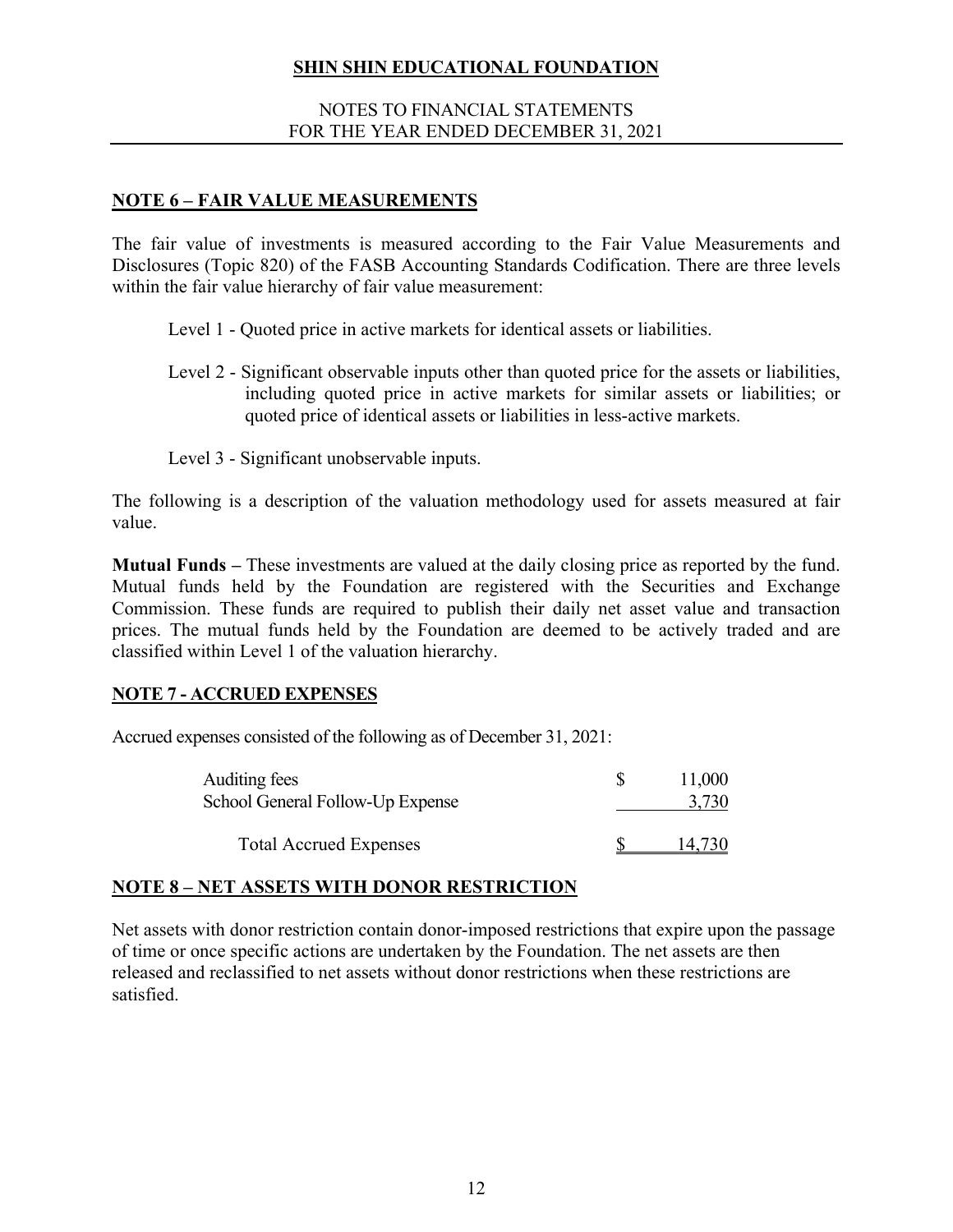#### NOTES TO FINANCIAL STATEMENTS FOR THE YEAR ENDED DECEMBER 31, 2021

Net assets with donor restrictions consist of the following as of December 31, 2021:

| School Construction Fund<br><b>School Related General Fund</b> | 530,205<br>2.415.491 |
|----------------------------------------------------------------|----------------------|
| <b>Total Net Assets with Donor Restrictions</b>                |                      |

## **NOTE 9 – BOARD - DESIGNATED NET ASSETS**

Board-designated net assets are endowment funds without donor restrictions that are subject to self-imposed limits by action of the governing board. The Foundation established the Board-Designated endowment funds to support the mission of the Foundation for current and future use. The funds shall be used to support the annual board approved education related programs.

The Foundation has an investment policy specific to its endowment investments, which is monitored by the Board of Directors. The investment policy describes the objective for the fund and sets ranges for asset allocation. The objective of the endowment investments is to earn the highest possible total return consistent with a level of risk suitable for these assets. At a minimum, long-term rates of return should be equal to an amount sufficient to maintain the purchasing power of the endowment investment assets, to provide necessary capital to fund the spending policy, and to cover the costs of managing the endowment investment assets. The portfolio is constructed using a total return approach with a significant portion of the funds invested to seek growth of principal over time. The assets are invested for the long-term, and higher short-term volatility in these assets is to be expected and accepted. The guideline of investment returns is 5.5% net of fees per annum which is subject to annual Board of Directors' review and approval.

The guideline of withdrawing policy is 4% per year which is subject to annual board of director's review and approval. The withdrawal amount cannot exceed the income allocation projection each year.

The following is a summary of the asset allocation guidelines, with allowable ranges and Board preferred allocation for each asset type:

| <b>Asset Class</b> |       | Minimum Maximum Preferred |     |
|--------------------|-------|---------------------------|-----|
|                    |       |                           |     |
| Cash               | $0\%$ | 15%                       | 8%  |
| Fixed Income       | 20%   | 50%                       | 35% |
| Equities           | 35%   | 75%                       | 57% |